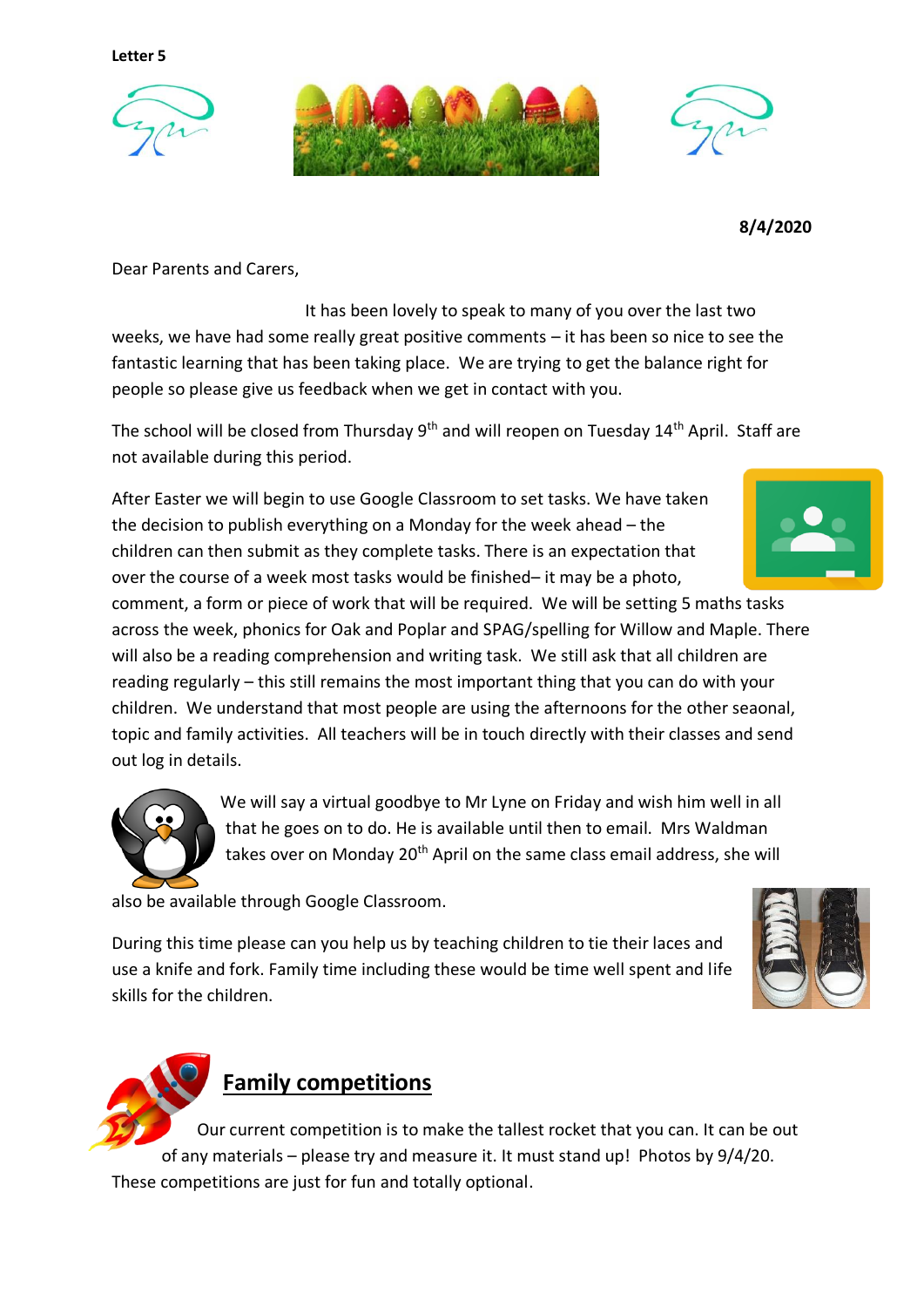Crane project – We now have 122 cranes but would like many more – please send your thoughts and prayers to your class email addresses and we will make your thoughts into a crane. When you are passing by please have a look at the school gates.

## Bubbles



This week in the box by the school gate we have put bubbles for you to have some fun with. Please come and pick up a pot for each child and a set of ideas (one per



family). Combine it with your daily excersize!



## **Class contact details**

- Oak [oak.3260@st-blaise.oxon.sch.uk](mailto:oak.3260@st-blaise.oxon.sch.uk)
- Poplar [poplar.3260@st-blaise.oxon.sch.uk](mailto:poplar.3260@st-blaise.oxon.sch.uk)
- Willo[w -willow.3260@st-blaise.oxon.sch.uk](mailto:-willow.3260@st-blaise.oxon.sch.uk)
- Maple [maple.3260@st-blaise.oxon.sch.uk](mailto:maple.3260@st-blaise.oxon.sch.uk)

In an emergency please use my Headteacher email address

[Headteacher.3260@st-blaise.oxon.sch.uk](mailto:Headteacher.3260@st-blaise.oxon.sch.uk) 



## Top Parent tip

Write the answers to questions on egg shells and let the children smash the one that they think is right!

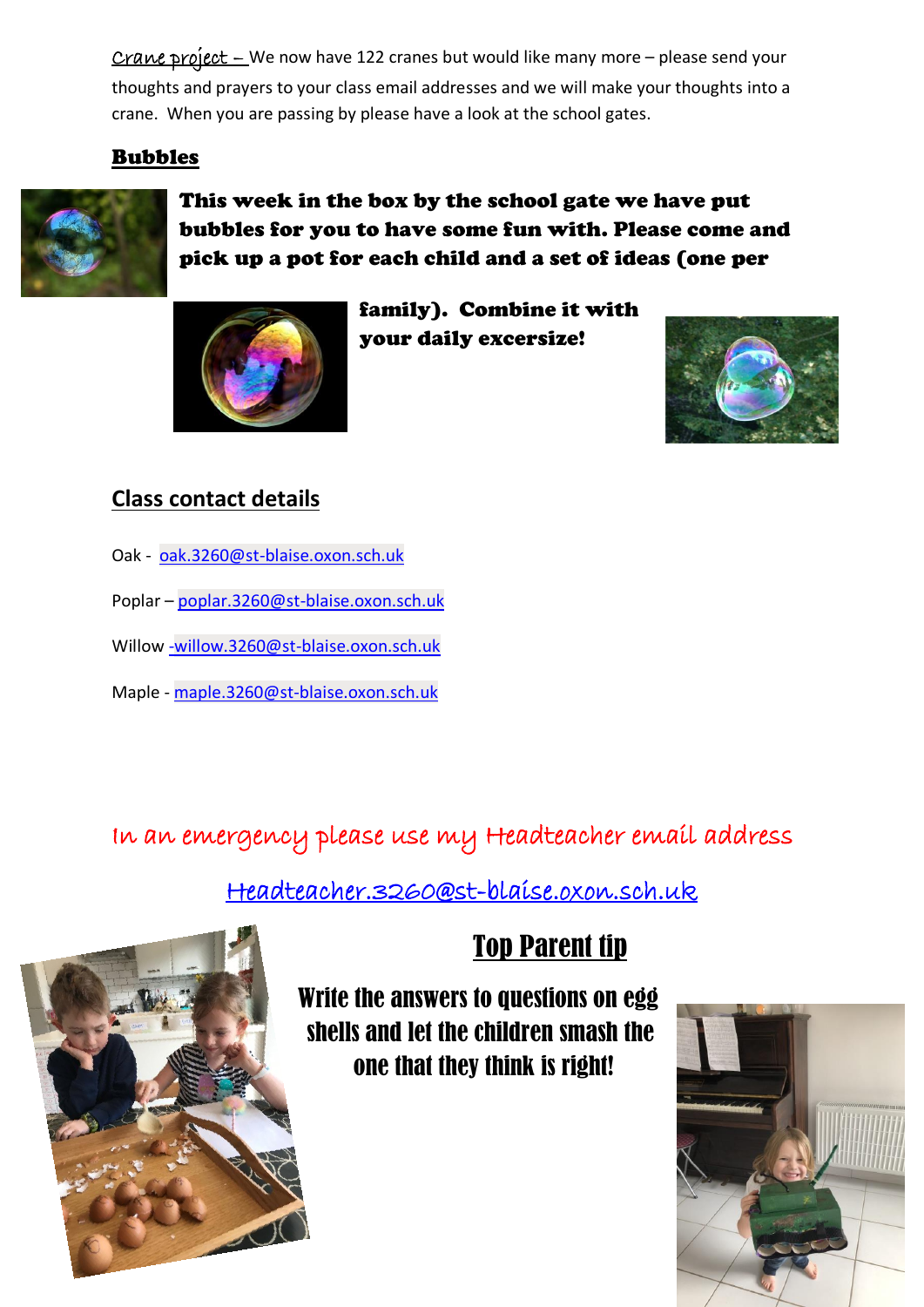Please take care and keep in touch. Have the best Easter you can,

Thinking of you all,

Ruth Leach and the staff of St Blaise